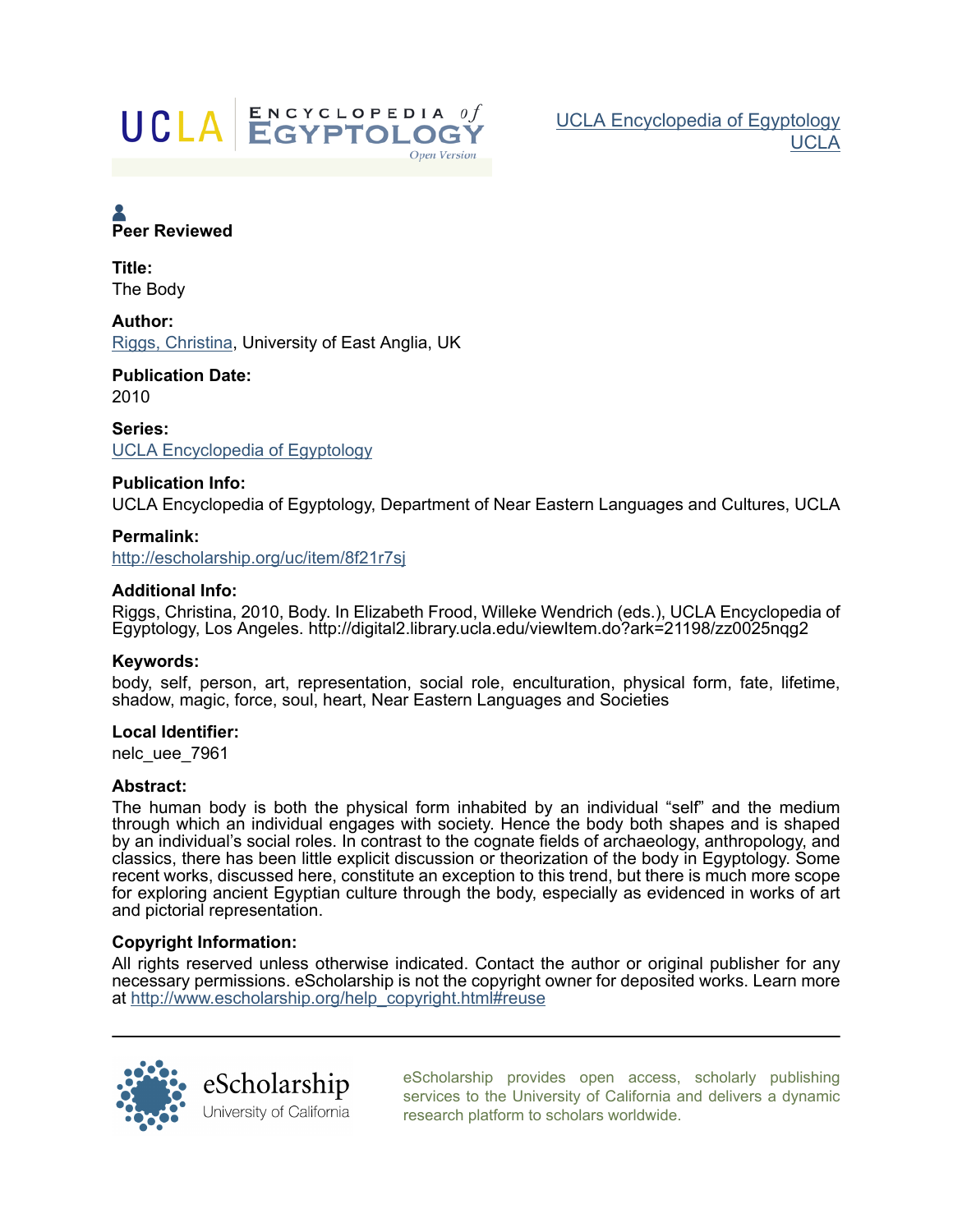# BODY الجسد

*Christina Riggs* 

# **EDITORS**

WILLEKE WENDRICH Editor-in-Chief University of California, Los Angeles

JACCO DIELEMAN Editor University of California, Los Angeles

ELIZABETH FROOD Editor Area Editor Individual and Society University of Oxford

> JOHN BAINES Senior Editorial Consultant University of Oxford

Short Citation: Riggs 2010, Body. *UEE*.

Full Citation:

Riggs, Christina, 2010, Body. In Elizabeth Frood, Willeke Wendrich (eds.), *UCLA Encyclopedia of Egyptology*, Los Angeles. http://digital2.library.ucla.edu/viewItem.do?ark=21198/zz0025nqg2

1149 Version 1, November 2010 http://digital2.library.ucla.edu/viewItem.do?ark=21198/zz0025nqg2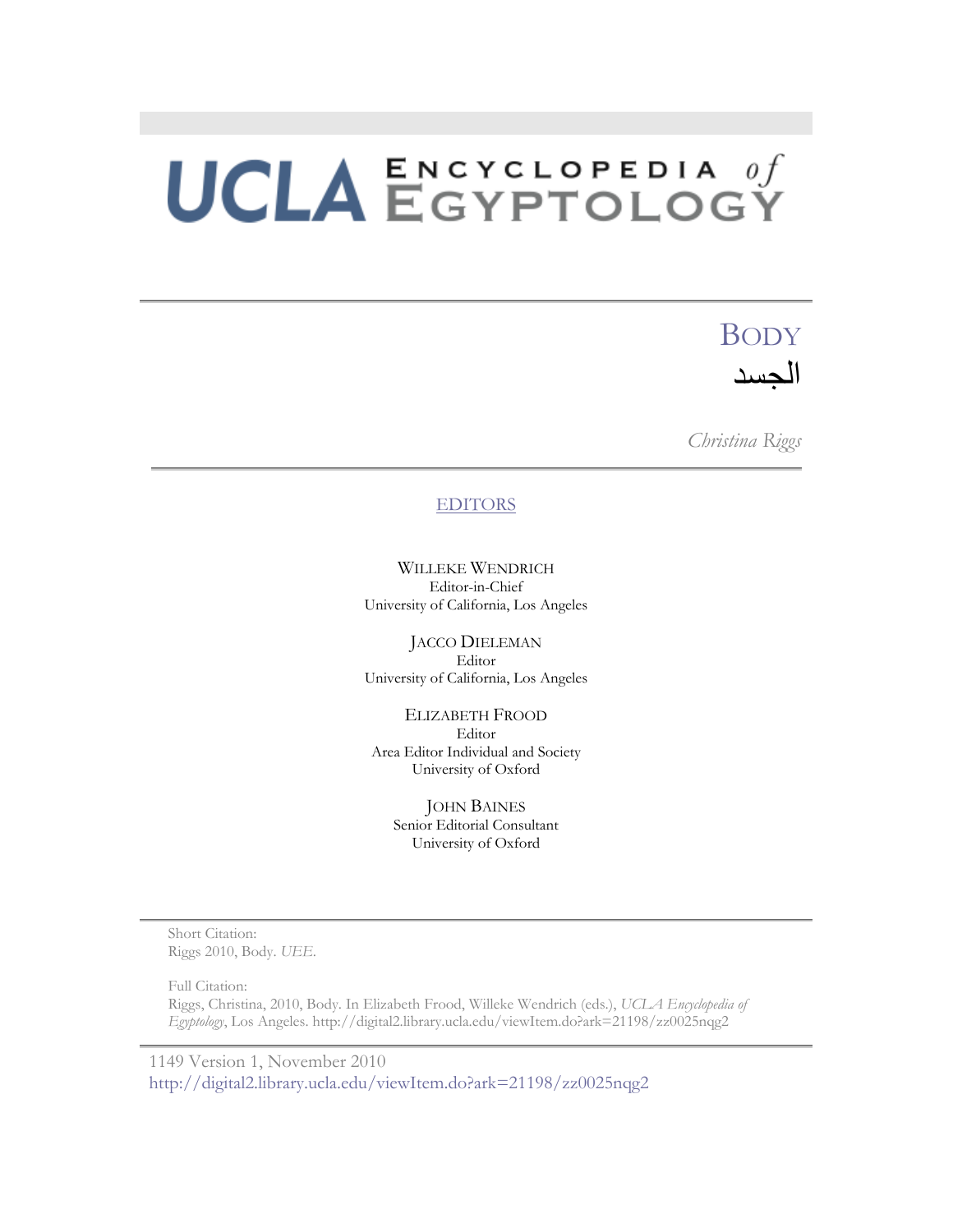# **BODY** الجسد

*Christina Riggs* 

## Körper Corps

*The human body is both the physical form inhabited by an individual "self" and the medium through which an individual engages with society. Hence the body both shapes and is shaped by an individual's social roles. In contrast to the cognate fields of archaeology, anthropology, and classics, there has been little explicit discussion or theorization of the body in Egyptology. Some recent works, discussed here, constitute an exception to this trend, but there is much more scope for exploring ancient Egyptian culture through the body, especially as evidenced in works of art and pictorial representation.* 

جسد اإلنسان عبارة عن الجسد المادي الذي تقطنه «النفس» المتفردة، وھو الوسيلة التى يقوم من خاللھا اإلنسان بالتفاعل مع المجتمع. ومن ثم فالجسد يشكل ويتكيف على حد سواء تبعا للوظائف االجتماعية الفردية. مقارنة بالمجاالت المتعلقة باآلثار وعلم اإلنسان (األنثروبولوجية) والدراسات الكالسيكية، فأنه لم يحدث أي نقاشات أو أفكار واضحة حول الجسد في علم المصريات. يتم هنا مناقشة بعض الأعمال الحديثة والتي تُشَكل إستثناء لھذا اإلتجاه ولكن ھناك أكثر من مجال إلستكشاف الثقافة المصرية القديمة عبر الجسد خاصةً ما يظهر بالفن والتصوير.

ince the 1980s, the social sciences have developed analytical approaches to the concept of the body, the individual, and the construction of personhood, which have particular relevance for issues of gender, sexuality, class, and lifecycle. Building on these approaches, interpretive archaeology has also begun to concern itself with the individual in ancient societies as a core unit of agency on which social relations, progress, and institutionalized behavior are based. This notion of the individual moves beyond earlier anthropological and philosophical claims that the individual is a Western, Christian, or post-Enlightenment concept. As an ontological category, the individual retrieved through studies of the ancient past is inextricably tied to theories of the body and the "embodied S

self." Each individual in society has a material body through which the self, society, and the world are experienced: "to be human is to be embodied" (Meskell 1999: 37). Moreover, social discourse constitutes the body (as a concept) and gives it meanings that are specific to each society. The physical human body is a readily available image around which bodily practices, understandings of bodily difference, and ideological constructions accrue. In the words of sociologist Bryan S. Turner, the body is the critical juncture between "the natural order of the world and the cultural ordering of the world" (Turner 1984: 39).

The culture of ancient Egypt offers rich resources for analyzing the Egyptians' conceptualization of the body and the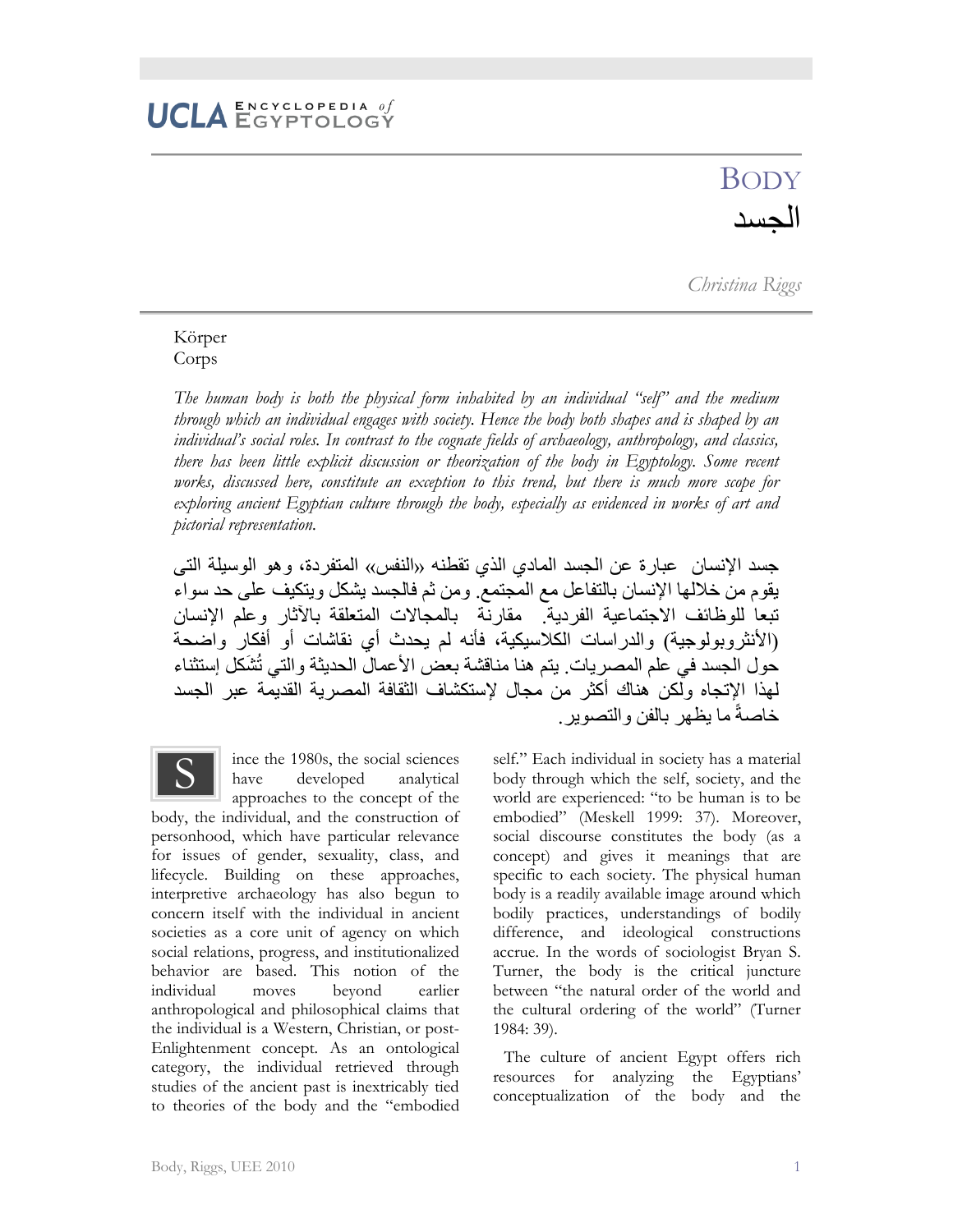embodied self, in terms of texts and language, pictorial representation, religious beliefs and eschatology, rituals, bodily practices (including grooming and medicine), and social differentiation (such as class, age, and gender). The practice of mummification informs us, not only of the Egyptians' knowledge of human physiology, but of their conceptualization of the body, which is culturally constructed in every society, while extant physical remains give a much greater insight into the physical anthropology of the populace than is possible for other ancient societies.

In the Egyptian language, the physical form of the person is the  $dt$  or  $h<sup>c</sup>w$ , the latter of which may refer more broadly to the concept of self (Walker 1996: 3 - 18). The *dt*-body outlasts the physical body, but at the same time is distinct from the corpse or the mummy. Assmann (2005: 88 - 89) interprets the *dt*-body as a physical form, whereas Walker (1996: 17) argues for the *dt* as an eternal, transcendent form—not the human body itself. The dead body, or *h<sub>3t*</sub>, forms a binary opposition with the  $b_3$  ( $b_4$ ) in funerary texts: "Your ba will live in the sky in the presence of Re. . . . Your corpse will endure in the underworld in the presence of Osiris" (Papyrus Leiden T32, in Smith 2009b: 405; see also Assmann 2005: 91). Loprieno (2003) treats the  $k_3$  ( $k_a$ ),  $ba$ , and the transfigured spirit, *ah* (*akh*), as distinct conceptions of personhood, with the *ka* based on relations among the living, the *akh* associated with the dead and the gods, and the *ba* mediating between these worldly and otherworldly states of being. Smith (2009a: 3) goes further in proposing that the *ba* is not a component of the individual person, but the whole person as manifested after death.

The human being as a complete entity was composed of numerous elements in addition to, or residing in (cf. Assmann 2003), the physical body. These included fate  $(\check{s}^3w, \check{s}^3y)$ , the extent of one's lifetime  $(h<sup>c</sup>w)$ , the name (*rn*), the shadow (*Swt*), one's personal magic  $(hksw)$ , the life force  $(kz)$ , and in some interpretations, the soul  $(b)$ . The heart  $(b)$  or

*h<sub>3tj</sub>*) was a metonym for emotion and cognition, and the pumping of the heart was recognized as an indicator of health and life (Brunner 1988; Rueda 2003: 34 - 38). The *jb*heart connoted emotions and cognition, while the *HAtj*-heart was the physical organ, although the two words could be used interchangeably (Rueda 2003: 27; but cf. Assmann 2005: 29 - 30). An individual was also linked to his parents and ancestors through both the life force  $(k)$  and the physical body, as the expression "heart (*jb*) of my mother" may suggest (*Book of the Dead* 30 a - b, for which see Allen 1960: 115). Bringing together these elements of the person is a goal expressed in funerary literature and in art, for instance through the symbolism of coffin iconography (Meyer-Dietrich 2006), including the Four Sons of Horus associated with the integrity of the corpse. A scene from the Ramesside tomb of Amenemhat (TT 163) depicts each of the Four Sons presenting one of these elements to the deceased: Amset bears the heart (*jb*), Hapi the *b*<sup>2</sup>, Duamutef the *k*<sup>2</sup>, and Qebehsenuef the *h<sub>3t*-corpse, presaged as a</sub> mummy  $(s<sup>c</sup>h)$  by being shown in the wrapped form (fig. 1; Assmann 1979: 67 - 77).

The vessels, sinews, and muscles of the physical body were known as *mtw* (e.g., Papyrus Ebers: Fischer-Elfert 2005b), and the Egyptians had some conception of bodily fluids, especially blood, flowing through the body and making it whole and intact. Parts of the body that could be removed or excreted especially hair, semen, saliva, and menstrual blood—were potent symbolic loci. Locks of hair were incorporated into amulets (Arnst 2006), and the shaving of children's heads might have signaled a rite of passage or invoked healing (Ikram 2003). Bodily fluids, which transcend the boundaries of the body and are created within it, were both powerful and dangerous (Meskell 1999: 45 - 50). Saliva was used in magical practice, through spitting, licking, or swallowing actions, and spittle was thought of as having generative powers. Semen and menstrual blood were pollutants, though their power could be corralled through magic (for magical practice, see Pinch 1994; Ritner 1993). The word *mtwt* could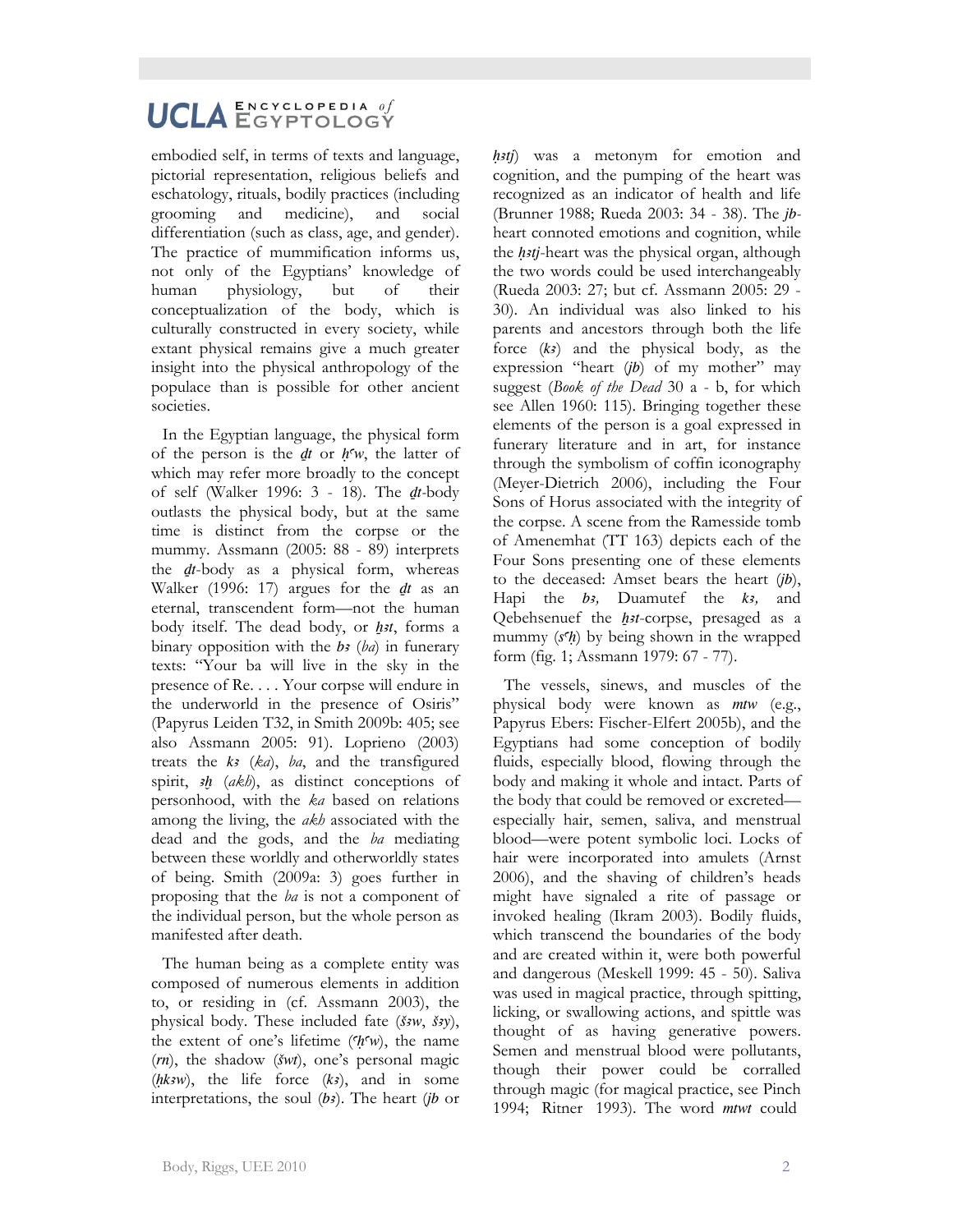# $\mathbf E \, \mathbf N \, \mathbf C \, \mathbf Y \, \mathbf C \, \mathbf L \, \mathbf O \, \mathbf P \, \mathbf E \, \mathbf D \, \mathbf I \, \mathbf A \quad \theta \, \boldsymbol{f}$ UCLA ENCYCLOPEDIA Of



Figure 1. Sandstone relief from Theban Tomb 163, Dynasty 19 or 20, British Museum EA 55336. The tomb owner, Amenemhat, kneels at right, adoring the Four Sons of Horus who present his heart (*jb*), *ba, ka*, and body (*h*<sub>3</sub>*t*), depicted in the form of a wrapped, mummiform figure.

mean both semen and poison; magical spells express fear of being inappropriately violated by semen, for instance by a demon ejaculating in one's ear during sleep (Borghouts 1978: 38, Spell 59). There is some evidence that women undertook purification after menstruation (Robins 1993: 78), and for the isolation of women during their menstrual periods (Wilfong 1999). The *tyet-*amulet, which may represent a blood-soaked menstrual cloth, was a protective symbol linked especially to the goddess Isis (Westendorf 1965: 144 - 154; 1980). Women's procreative ability meant that breast milk and the urine of pregnant women were used in predictive magic and medical diagnoses (e.g., Borghouts 1978: 24 - 25, spells 34 and 35 against burns).

The fragmentation of the self into several components—*ka,* heart, shadow, etc. mirrored the fragmentation of the body in Egyptian thought. The Egyptians readily conceived of the body as a multitude of discrete parts—hair, head, skin, sensory organs, internal organs, arms, legs, blood, and so on—which must be bound together in both life and death for completeness. Egyptian texts for the rejuvenation of the dead list parts of the body from head to foot to energize them, comparing each body part with a god (for instance, Coffin Text spells 761 and 762), and the parts of the body are described as if deified in numerous funerary, magical, and religious texts (DuQuesne 2002; Erman 1901; Guilhou 1997). Funerary texts and other sources express a deep fear of the

body not being intact or being destroyed (Meskell and Joyce 2003: 144 - 153; Zandee 1960; and discussions in Hare 1999: esp. 1 - 43).

Physical fracture is also at the core of the hieroglyphic writing system, where human body parts (displayed in Gardiner sign-list section D) are even more numerous than animal body parts; the former are chiefly limbs and facial features, while the latter are internal organs (Hare 1999: 26). Human body parts are core alphabetic signs (Gardiner signlist: D21 *r*, D36  $\zeta$ , D46 *d*, D58 *b*), common biand tri-literals (Gardiner sign-list: D2 *Hr*, D4 *jr*, D37 *dj*, D40 *nht*), and determinatives (Gardiner sign-list: D9, a weeping eye; D54, a pair of legs to show movement). The whole human body is essential for the range of hieroglyphic determinatives (Gardiner sign-list sections A and B), which include sitting, standing, and dancing postures, as well as depictions of injured or dead bodies (Gardiner sign-list: A14, A15).

The centrality of the human body in the Egyptian world-view is exemplified by the fact that almost all Egyptian gods take human forms, in whole or in part. A wrapped ("mummiform") body typifies many depictions of gods and otherworldly beings; indeed the chthonic, creative, or regenerative gods—Ptah, Min, and Osiris—take this form throughout Egyptian history. However, animal and animal-headed human forms prevail for other gods, offering various images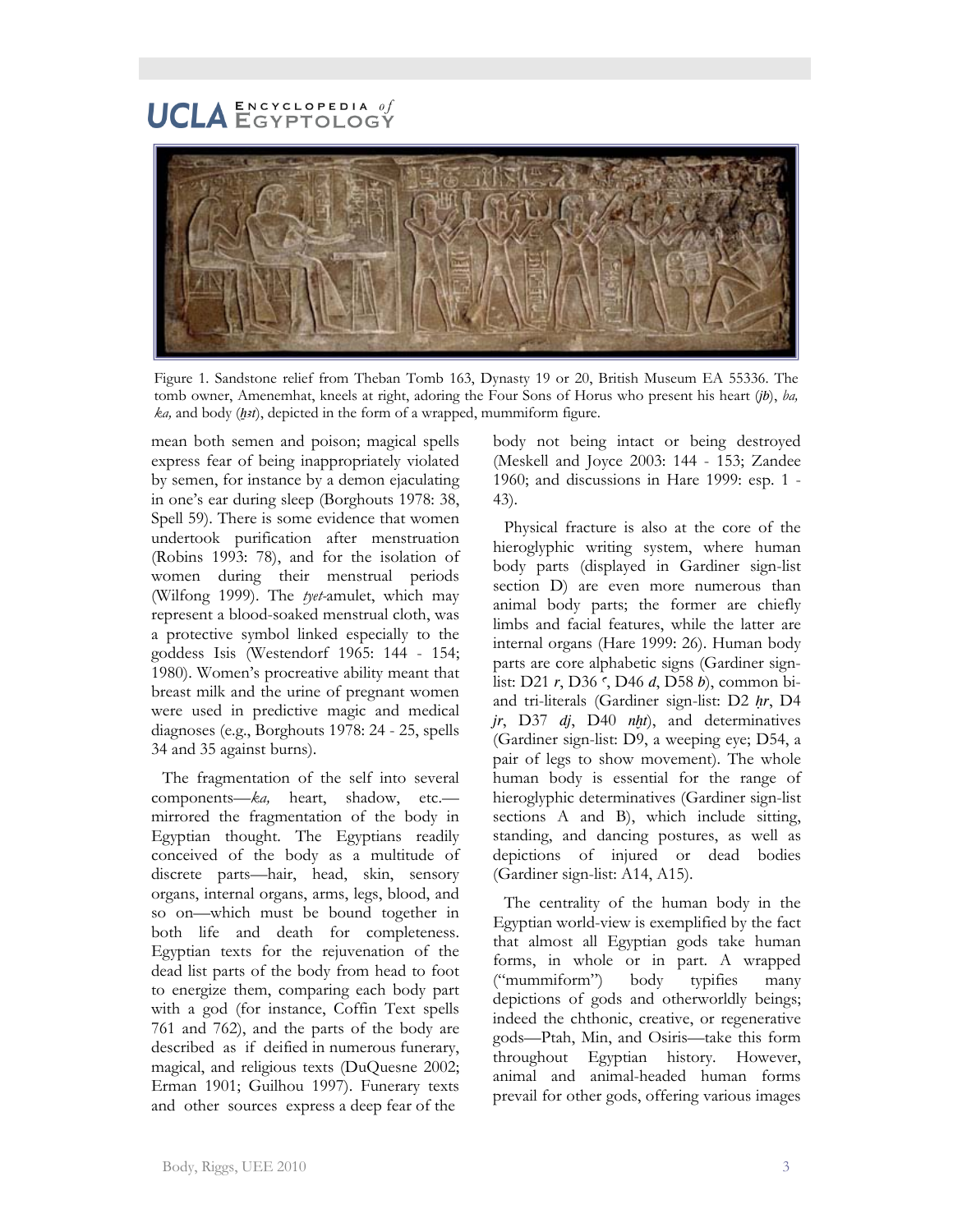# UCLA ENCYCLOPEDIA of  $\mathbf E \, \mathbf N \, \mathbf C \, \mathbf Y \, \mathbf C \, \mathbf L \, \mathbf O \, \mathbf P \, \mathbf E \, \mathbf D \, \mathbf I \, \mathbf A \quad \theta \, \boldsymbol{f}$

that the gods can inhabit; the true essence or appearance of the gods remains hidden, or unknowable (Hornung 1982: 109 - 125; Hornung 2005). Like mortals, the gods in their embodied forms are also susceptible to fragmentation, and Egyptian myth is replete with fractured bodies, in particular the dismembered corpse of Osiris. In magical and mythological formations the wounding and healing of Horus's eye is compared to the waning and waxing of the moon (Anthes 1961; Griffiths 1958), and in the Litany of Ra, the sun god takes on numerous physical forms as aspects of his complete being (Naville 1875; e.g., the tomb of Ramesses IV: Hornung 1990: plates 31 - 41).

Such "appearances" (*hprw*) or transformations suggest a physical shapeshifting, by which one body or state of being can be changed for another (Buchberger 1993). The ability to have multiple forms and move between them is a characteristic of the gods, and human beings aspired to this ability after death, exemplified by the transformation spells of the *Book of the Dead* (BD 76 – 88). Spell 76 calls, in particular, for "assuming any form one wishes" (Allen 1960: 150 - 164). Attaining a transfigured state (*Ax*) depended on correct performance of the rituals relating to mummification and burial. One of the most important funerary rituals involved the embalming and wrapping of the corpse (h<sub>2t</sub>), which turned the *h<sub>3t*</sub> into a mummy ( $s<sup>c</sup>h$ )</sub>. Encased in linen and wearing a mummy mask with tripartite wig and divine beard, the mummiform figure was no longer a human body made up of separate, movable parts. Instead, like the gods Ptah, Min, and Osiris, the *sh* had an undifferentiated body whose wrapped or shrouded appearance hid the articulated limbs from view. Similarly, the hieroglyphic sign for a mummiform body could mean *twt*, "image" or "statue." The common assertion in Egyptological literature that the chief goal of mummification was to preserve the physical body for the afterlife may be an overstatement, or oversimplification. The process of embalming, anointing, and wrapping the corpse was essential for turning the human body into an

"image" and a god-like body that transcended the mortal, physical form. The divine potential of the human body could be activated through funerary rituals and processes, such as the desiccation, anointing, and wrapping of the corpse; the incantation of prayers, hymns, and liturgies; and the performance of rites such as mourning, or the "Opening of the Mouth." This potential has arguably been under-recognized in academic literature.

The anatomical knowledge gained through the practice of mummification may have contributed to Egyptian conceptions of the sectioned or fragmented body, and it certainly informed Egyptian medical practices. Evidence from medical papyri and from surviving mummies reveals that the Egyptians recognized the role of the brain, were generally familiar with blood circulation, and could treat wounds and broken limbs, and nurture the physically disabled or frail. Gynecological health is a concern of medical papyri from el-Lahun, suggesting that male doctors sometimes treated female patients; however, as in almost all traditional cultures, childbirth was probably attended only by women (Janssen, J.J. and Janssen 1990: 1 - 13; Robins 1993: 75 - 91). The bodily processes of gestation, birth, and breastfeeding were the basis of some elite cultural formulations in visual culture and ritual activities, such as the iconography of Isis and Horus, and perhaps the performance of the Opening of the Mouth (proposed by Roth 1992).

Bodily modifications, appearance, and grooming were part of the social construction of identity. The ideal elite adult body was clean, well cared for, and scented, with firm musculature for men and slender yet fecund proportions for women (fig. 2). The king's own body exemplified the ideal male form at all periods. Although most of the mummies thought to be those of kings were not circumcised, male circumcision was practiced (probably around the onset of puberty) to some extent (De Wit 1972; Gee 1998: 2; Janssen, J.J. and Janssen 1990: 90 - 98; Meskell 2002: 87 - 88; Roth 1991: 62 - 72;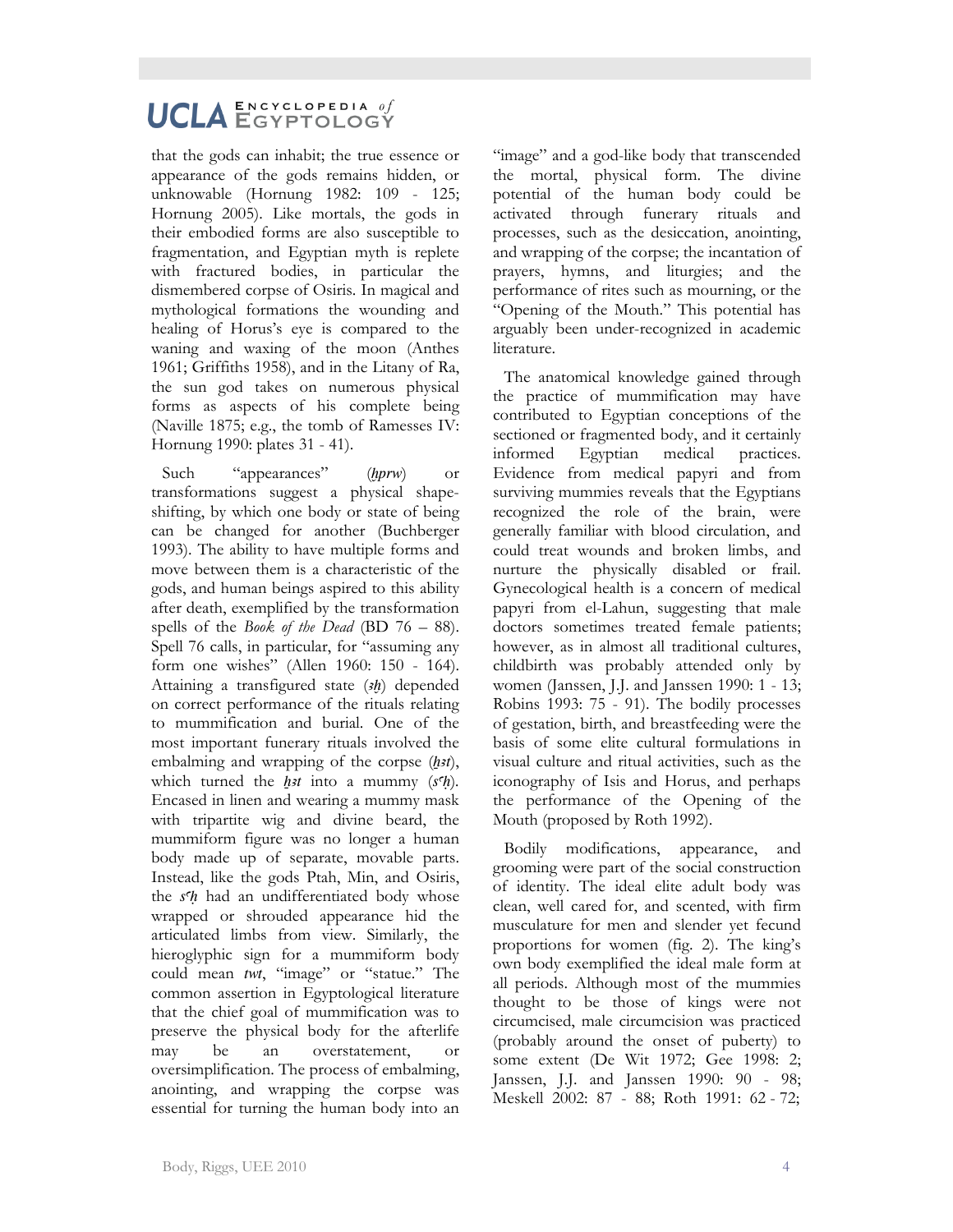

Figure 2. Fragment of painted wall from tomb of Nebamun, Thebes, Dynasty 18, British Museum EA 37977. Nebamun, his wife, and their daughter (seated on floor of boat) exemplify elite ideals of physical beauty, with strong, sensual bodies, fine clothing, and carefully dressed hair.

Sauneron 2000: 37 - 38). There is no clear evidence for female circumcision (excision) during the Pharaonic Period, though there may be some indications for the practice, in particular from the Ptolemaic and Roman Periods (Cohen 1997: 563; Huebner 2009; *contra* Janssen, J.J. and Janssen 1990: 90). Male circumcision was one of a number of practices related to priestly service, all of which were concerned with purity (see Grunert 2002; Quack 1997; Fischer-Elfert 2005a). Other requirements included washing, cleaning the mouth, shaving body hair, abstaining from sexual activity, and adhering to dietary restrictions (Gee 1998; Roth 1991; Sauneron 2000: 36 - 40).

In art, men were depicted as slightly larger than women of equal status, and women tended to be depicted with proportions different from those of men, with a shorter spinal column in relation to the buttocks and legs (see Robins 1994). Signs of status and age could be depicted through the body in limited ways, according to accepted conventions (Moers 2006): thus older men might have lined faces or thickened bellies (Gilroy 2002: 43, with n. 38; Riefstahl 1951), while women's bodies tended to retain their ideal, slender shape (but see Sweeney 2004). Both sexes



Figure 3. Fragment of painted wall from tomb of Nebamun, Thebes, Dynasty 18, Louvre E 32660. Nebamun wears a sheer garment and a scented cone on his head. His eyes and eyebrows are outlined with cosmetic, indicating his elevated status within the tomb.

dressed their hair in braids or covered it with wigs and hairpieces (Fletcher 2005; Naguib 1990; Robins 1999). Hairstyles changed with fashion over time, and men sometimes wore trimmed facial hair, such as a thin mustache or a short goatee beard (fig. 3). In some Ramesside tomb paintings, older men and women have white hair (e.g., the tomb of Pashedu at Deir el-Medina [TT 3]: Janssen, R. and Janssen 1996: 23 - 25, fig. 10, and front cover). Elite women's hair was usually long and full, and often worn in tight braids.

In the vast majority of visual representations, only lower-status figures are shown with paunches, poor posture, creased or snub-nosed faces, or (for men) receding hairlines (fig. 4; Gilroy 2002; Moers 2006). Lower-status female figures such as musicians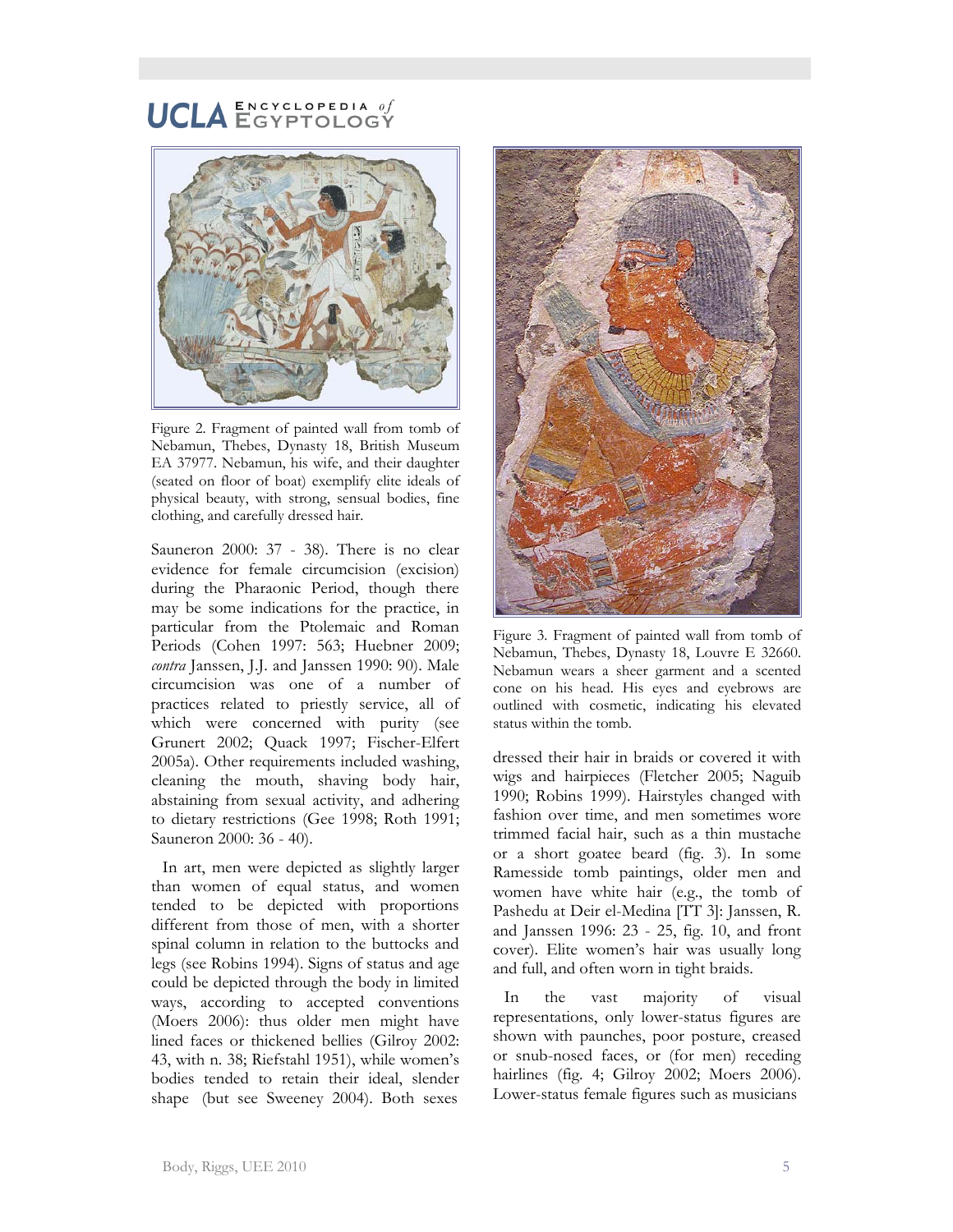# UCLA ENCYCLOPEDIA Of  $\mathbf E \, \mathbf N \, \mathbf C \, \mathbf Y \, \mathbf C \, \mathbf L \, \mathbf O \, \mathbf P \, \mathbf E \, \mathbf D \, \mathbf I \, \mathbf A \quad \theta \, \boldsymbol{f}$



Figure 4. Wooden cosmetic spoon (lid missing), Dynasty 18, Louvre N 1738. The spoon is carved to represent a male servant, struggling with the weight of the "jar" that forms the bowl of the spoon. The servant presents a non-elite body type, with bald head, heavy facial features, and a pot belly.

and dancers may bear tattoos (Fletcher 2005) and are almost nude, with distinctive hairstyles that set them apart from elite women (Robins 1999). Their bodies may likewise adopt more informal postures and gestures, sometimes incorporating rear or frontal views (Müller



Figure 5. Limestone relief of mourning women, Saqqara, Dynasty 19, Louvre. The women's loose hair and dresses, and flailing arms and hands, fit the trope of female mourners lamenting the dead.

1997; Volokhine 2000). The same holds true for male and female mourners, whether members of the deceased's family, household dependants, or paid performers; their gestures, disarrayed hair and clothing, and (for men) unshaven heads and faces mark them out (fig. 5; Lüddeckens 1943; Werbrouck 1938). For both the elite and lower-status figures, expressive gestures were important carriers of meaning, and may be identified in pictorial representation through poses of prayer (e.g., Luiselli 2009) and begging or supplication (e.g., Frood 2007: 22). Figures with dysmorphic bodies—achondroplastic dwarves, or people with signs of illness or injury—appear in a few more elite instances, representing named individuals. In the Old Kingdom, the dwarf Seneb is one of a number of such individuals represented in art, attesting to the symbolic and social roles attached to dwarfism (Cairo, Egyptian Museum JE 51280: Saleh and Sourouzian 1987: cat. 39; for dwarfism, see Dasen 1993). The New Kingdom stela of a minor official named Roma represents him leaning on a staff with a withered leg, perhaps evidence of an injury or an illness such as poliomyelitis (Copenhagen, Ny Carlsberg Glyptothek ÆIN 134: Nunn 1996: 77, fig. 4.5). The "queen of Punt" relief from Deir el-Bahri depicts a morbidly obese woman, which may reflect the appearance of an actual individual but also fits the trope of assigning stereotypical features to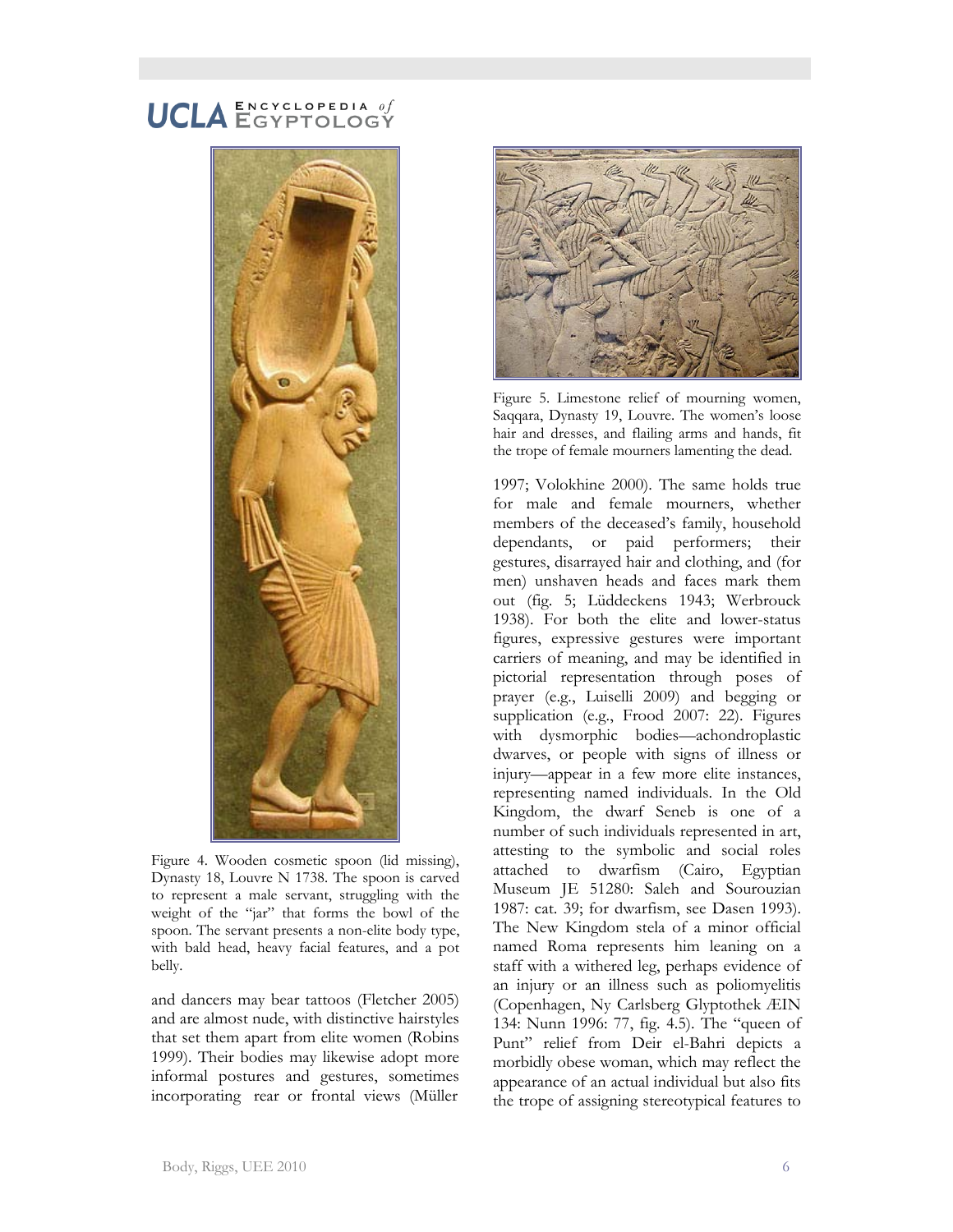the faces and bodies of non-Egyptians (Cairo, Egyptian Museum JE 14276: Nunn 1996: 83, fig. 4.13).

The adornment of the body through dress, cosmetics, jewellery, and ornaments was an extension of the bodily self (Assmann 1996: 68 - 71; Meskell and Joyce 2003: 53 - 66). Linen was an essential product in ancient Egypt, with a network of meanings and signification attached to it. The garments depicted in art do not correspond well to those discovered through archaeology, underscoring the idealization of pictorial representations (cf. Vogelsang-Eastwood 1993). Clothing found in archaeological contexts is cut-to-shape or left in rectangular form from the loom, with long, loose tunics to be pulled on and off over the head, and many types of wraps, shawls, and mantles, which could be folded and knotted to yield different garment types. In art, tight-fitting dresses or diaphanous robes (for women), and kilts that mold to the buttocks but are voluminous in the front, hiding the genitals (for men), are more concerned with revealing and concealing parts of the body than accurately depicting the clothes that Egyptians wore. Similarly, the nudity of children and lower-status females is symbolic. Scented and moisturizing preparations were widely used for skin and hair, along with cosmetics, in particular green and black eye make-up made from malachite and galena, respectively (fig. 6; Froschauer and Harrauer 2004; Leblanc et al. 2003; Manniche 1999). Cosmetic lines extending the eyebrows and the outer eye corners can indicate elevated or other-worldly status in art, being applied, for instance, to the king, the gods, and the transfigured dead (Hardwick 2003: 121 - 125). Skin color also had symbolic aspects in art: reddish brown paint was typically used to represent men, and light red or yellow for women, although there are a number of exceptions to these general observations. Yellow and white skin color symbolized the shining, bright skin of the gods and the transfigured dead, while deities like Osiris could be shown with black or green skin.



Figure 6. Limestone tomb statue of Sepa, Dynasty 3, Louvre A36. The statue has actual malachite around the eyes. The application of pigments on sculpture was not merely cosmetic: it indicated the elevated status of the person depicted, and was part of "bringing to life" a statue or image.

The importance of grooming and adorning the body is reflected in the number of cosmetic preparations and utensils buried with the dead, along with jewelry and artifacts worn on the body. This pattern of grave goods is observed already in prehistoric times, when combs, pins, tags, beads, and cosmetic vessels dominate burial assemblages (Wengrow 2006: 69 - 71). Bodily associations also permeate the realm of objects and images used in offering rituals. Model phalli and vulvae are attested as votive offerings, as are figurines of naked women and nursing women (Pinch 1993: 197 - 245; see also Pinch and Waraksa 2009; Waraksa 2008, 2009; Pinch 1983). Censers were made in the form of a human hand (fig. 7) and offering tables could have pouring spouts in the shape of the glans penis (fig. 8; Meskell 2002: 151). The action of pouring an offering (stj; water and waterrelated determinatives) is homologous with the word used for both ejaculation and impregnation (*stj*; phallus determinative),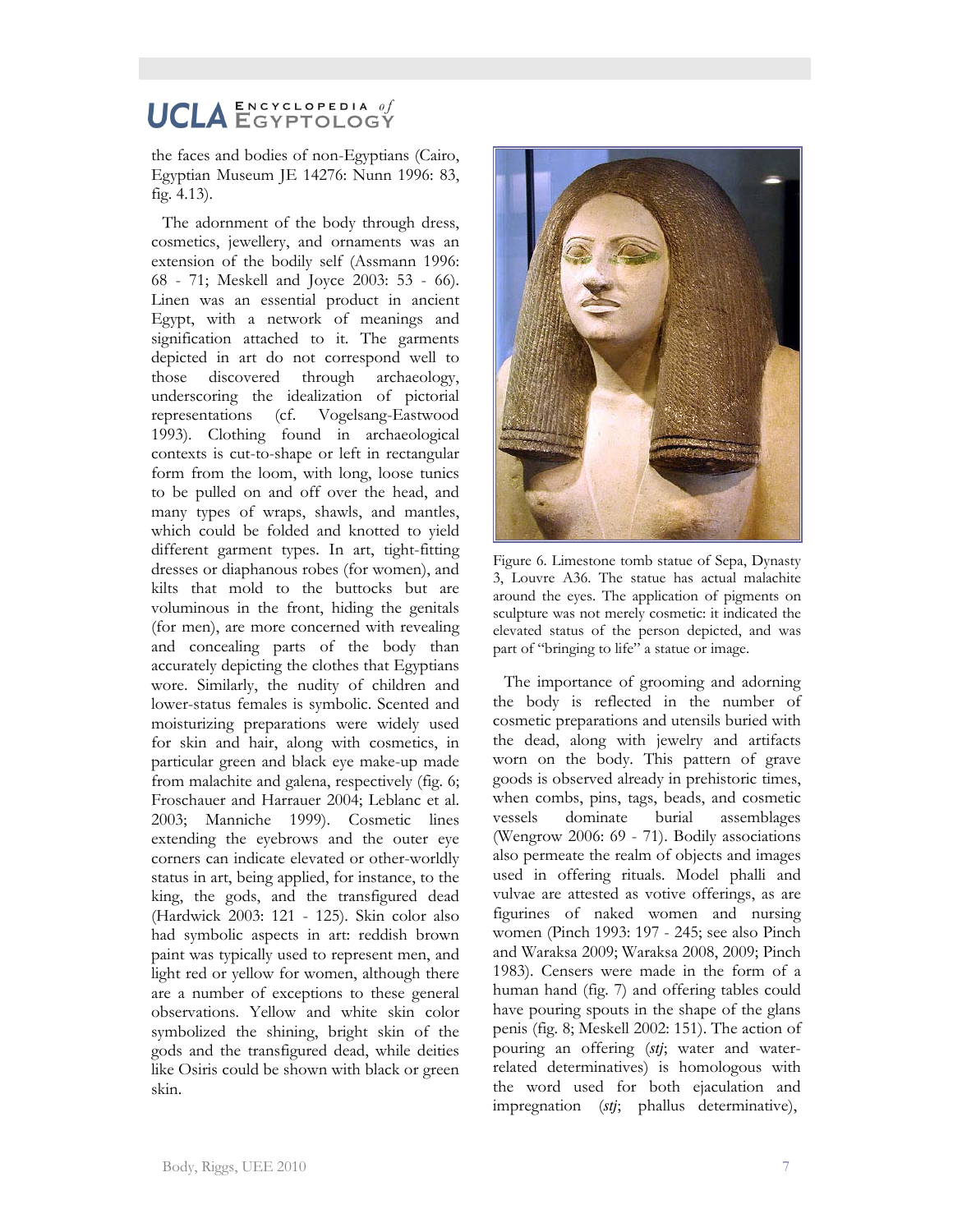#### $\mathbf E \, \mathbf N \, \mathbf C \, \mathbf Y \, \mathbf C \, \mathbf L \, \mathbf O \, \mathbf P \, \mathbf E \, \mathbf D \, \mathbf I \, \mathbf A \quad \theta \, \boldsymbol{f}$ **HCLA** EGYPTOLOGY



Figure 7. Bronze censer, Ptolemaic Period, Petrie Museum UC30663. The censer has a human hand at one end, holding the bowl for burning incense, and a falcon head at the other end; a cartoucheshaped box in the middle held pellets of incense.



Figure 8. Schist offering table, El Kab, Late Period, British Museum EA 1202. The "spout" of the table is bifurcated but not hollowed into a channel as on some examples; the surface is carved with food offerings, including round loaves offered by disembodied hands.

setting up a punning relationship between the body and the bodily act of prayerful libations (Meskell 2002: 150; cf. Westendorf 1967: 141 - 142). This link between sexuality and religious practice underscores the important role the body played in constructions of gender and sexual relations (see Hare 1999: 106 - 124; Meskell and Joyce 2003: 95 - 119).

Medical papyri, spells for healing, and physical anthropology are three sources for understanding the body and disease in ancient Egypt. As mentioned above, there was minimal allowance in Egyptian art for the representation of disease or deformity. Medical texts (Bardinet 1995) and surviving mummies point to the prevalence of illnesses that would leave a lasting mark on the body, such as trachoma resulting in blindness, poliomyelitis and tuberculosis leading to muscular and skeletal changes, and accidental damage resulting in disfigurement, broken bones, or amputation. Both textual sources and the evidence from mummies attest that such ailments could be treated, and that the people thus afflicted remained members of society to such an extent that they received mummification and burial rites. A man whose skull showed severe hydrocephaly, for instance, would have been very disabled and required care throughout his life (Nunn 1996: 79 - 80, fig. 4.9; Petrie and Mackay 1915: 47 - 48, pl. lvi). Illness, aging, and, after death, putrefaction were conceptualized in the Egyptian world-view as bodily problems that could be countered by healing, fertility and rejuvenation, and the process of mummification, thereby restoring function and wholeness to the human body.

# *Bibliographic Notes*

Key texts on the body in sociology, feminist studies, classics, and archaeology include Gatens (1996), Grosz (1994), Shilling (1993), Turner (1984), and Wyke (1998). Meskell (1999: esp. 8 - 52 and 107 - 135) theorizes the body with reference to Egyptian archaeology, further developed in Meskell (2001; 2002: 57 - 93 and 148 - 177), and Meskell and Joyce (2003). On the components of the self, personhood, and the fragmentation of the body, see Meskell (1999: 111 - 113), Assmann (2005), Hare (1999), te Velde (1990), and Walker (1996: 259 - 260), as well as the study by Moers (2006). For the *ka,* Bolshakov (1997: 123 - 213) offers a review of literature, though with his own formulation of the *ka* as a double in mind; the earlier views of Frankfort (1948: 61 - 65) and others, interpreting the *ka* as a transgenerational life-force, offer an important and viable alternative. On the *ba* see Žabkar (1968); for the *akh* see Englund (1978) and Demaree (1983). Published studies of mummification and Egyptian medicine vary widely in quality; however,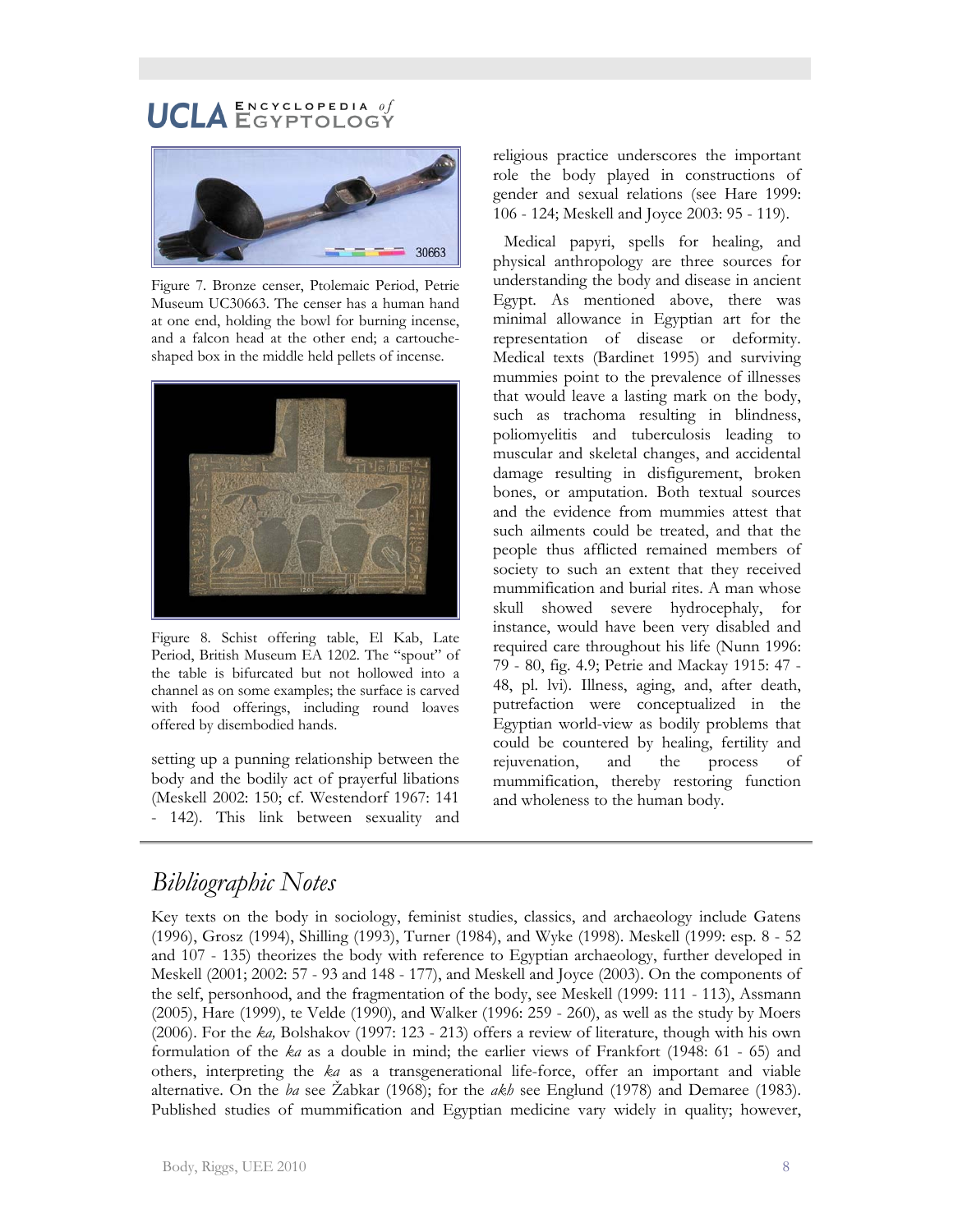## UCLA ENCYCLOPEDIA Of  $\mathbf E \, \mathbf N \, \mathbf C \, \mathbf Y \, \mathbf C \, \mathbf L \, \mathbf O \, \mathbf P \, \mathbf E \, \mathbf D \, \mathbf I \, \mathbf A \quad \theta \, \boldsymbol{f}$

Nunn (1996) offers a reliable and accessible survey of the field. For medical texts in translation, see Bardinet (1995), while Grapow's multi-volumed series, *Grundriss der Medizin* (including Grapow [1954] on Egyptian physiology), is a fundamental scholarly source for medical texts, evidence, and interpretations.

# *References*

#### Allen, Thomas

1960 *The Egyptian Book of the Dead. Documents in the Oriental Institute Museum at the University of Chicago*. Oriental Institute Publications 82. (Translation.) Chicago: The University of Chicago Press.

#### Anthes, Rudolf

1961 Das Sonnenauge in den Pyramidentexten. *Zeitschrift für Ägyptische Sprache und Altertumskunde* 86, pp. 1 - 21.

#### Arnst, Caris-Beatrice

2006 Nilschlammbälle mit Haaren: Zum Opfer des ersten Haarschnitts. *Zeitschrift für Ägyptische Sprache und Altertumskunde* 133, pp. 10 - 19.

#### Assmann, Jan

- 1979 Harfnerlied und Horussöhne: Zwei blöcke aus dem verschollenen Grab des Bürgermeisters Amenemhet (Theben nr. 163) im Britischen Museum. *Journal of Egyptian Archaeology* 65, pp. 54 - 77.
- 1996 Preservation and presentation of self in ancient Egyptian portraiture. In *Studies in honor of William Kelly Simpson*, Vol. 1, ed. Peter Der Manuelian, pp. 55 - 81. Boston: Museum of Fine Arts.
- 2003 Einwohnung. In *Menschenbilder-Bildermenschen: Kunst und Kultur im alten Ägypten*, ed. Tobias Hofmann, and Alexandra Sturm, pp. 1 - 14. Norderstedt: Books on Demand.
- 2005 *Death and salvation in ancient Egypt*. Translated by David Lorton. Ithaca: Cornell University Press. (Originally published 2001 as *Tod und Jenseits im alten Ägypten.*)

#### Bardinet, Thierry

1995 *Les papyrus médicaux de l'Égypte pharaonique: Traduction intégrale et commentaire*. Penser la Médecine. Paris: Fayard.

#### Bolshakov, Andrey

1997 *Man and his double in Egyptian ideology of the Old Kingdom*. Ägypten und Altes Testament 37. Wiesbaden: Harrassowitz.

#### Borghouts, Joris

1978 *Ancient Egyptian magical texts*. Translated by Joris Borghouts. Leiden: Brill.

#### Brunner, Hellmut

1988 Das Herz im ägyptischen Glaube. In *Das hörende Herz: Kleine Schriften zur Religions- und Geistesgeschichte Ägyptens*, Orbis Biblicus et Orientalis 80, ed. Wolfgang Röllig, pp. 8 - 41. Freiburg: Academic Press; and Göttingen: Vandenhoeck & Ruprecht.

#### Buchberger, Hannes

1993 *Transformation und Transformat: Sargtextstudien I*. Ägyptologische Abhandlungen 52. Wiesbaden: Harrassowitz.

#### Cohen, Shaye

1997 Why aren't Jewish women circumcised? *Gender and History* 9(3), pp. 560 - 578.

#### Dasen, Véronique

1993 *Dwarfs in ancient Egypt and Greece*. Oxford Monographs on Classical Archaeology. Oxford: Clarendon Press.

#### De Wit, Constant

1972 La circoncision chez les anciens Égyptiens. *Zeitschrift für Ägyptische Sprache und Altertumskunde* 99, pp. 41 - 48.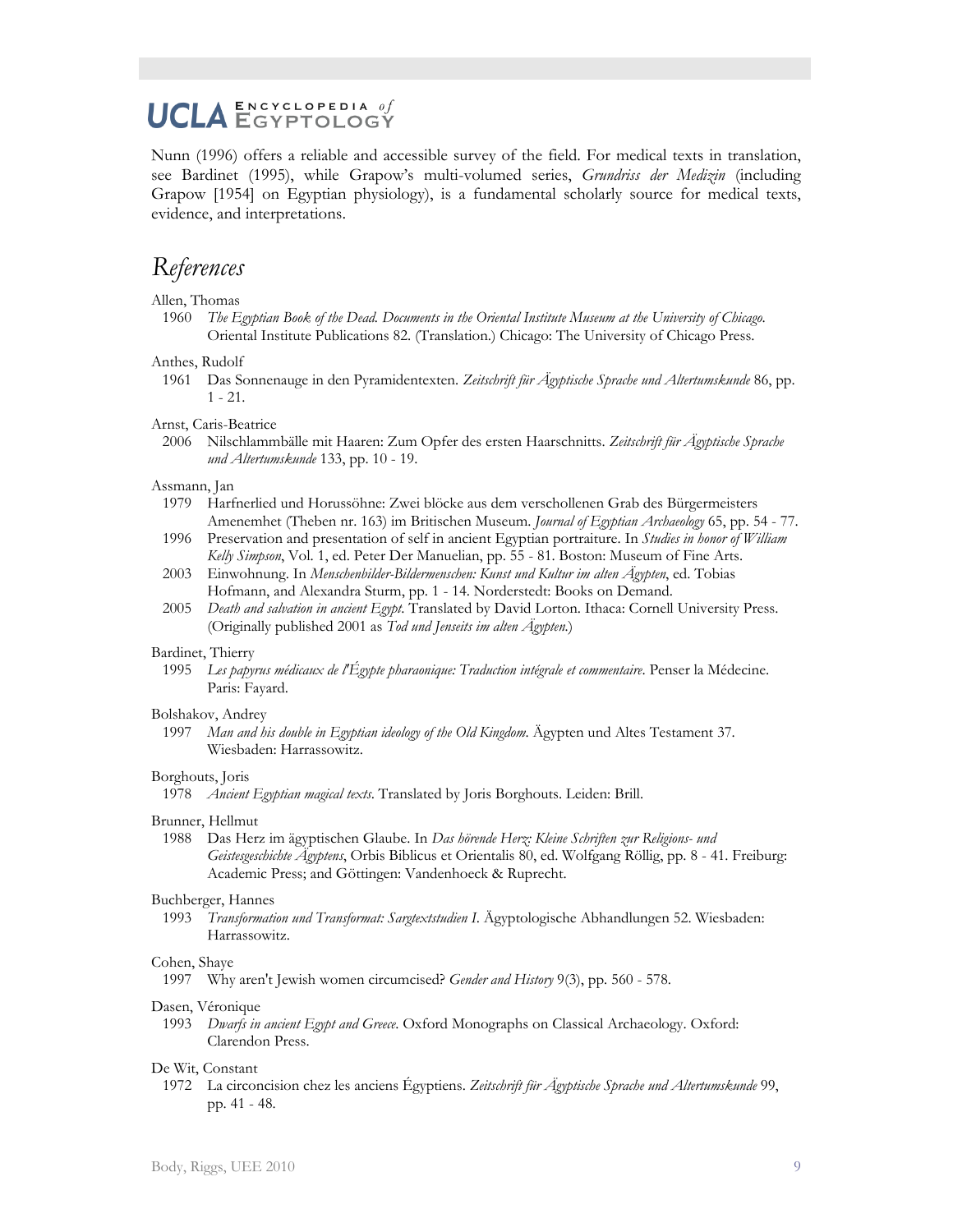## $\mathbf E \, \mathbf N \, \mathbf C \, \mathbf Y \, \mathbf C \, \mathbf L \, \mathbf O \, \mathbf P \, \mathbf E \, \mathbf D \, \mathbf I \, \mathbf A \quad \theta \, \boldsymbol{f}$ **UCLA ENCYCLOPEDIA of**

#### Demarée, Robert J.

1983 *The <sup>3</sup>h* ikr n R<sup>-</sup>stelae: On ancestor worship in ancient Egypt. Egyptologische Uitgaven 3. Leiden: Nederlands Instituut voor het Nabije Oosten.

#### DuQuesne, Terrence

2002 La deification des parties du corps: Correspondances magiques et identification avec les dieux dans l'Égypte ancienne. In *La magie en Égypte: À la recherche d'une definition: Actes du colloque organisé par le Musée du Louvre les 29 et 30 septembre 2000*, ed. Yvan Koenig, pp. 237 - 271. Paris: La Documentation Française.

#### Englund, Gertie

1978 *Akh: Une notion religieuse dans l'Égypte pharaonique*. Acta Universitatis Upsaliensis: Boreas 11. Uppsala: University Press.

#### Erman, Adolf

1901 *Zaubersprüche für Mutter und Kind aus dem Papyrus 3027 des Berliner Museums*. Abhandlungen der Königlich Preussischen Akademie der Wissenschaften. Berlin: Reimer.

#### Fischer-Elfert, Hans-Werner

2005a *Abseits von Ma'at: Fallstudien zu Aussenseitern im alten Ägypten*. Wahrnehmungen und Spuren Altägyptens 1. Würzburg: Ergon.

#### Fischer-Elfert, Hans-Werner (ed.)

2005b *Papyrus Ebers und die antike Heilkunde*. Philippika: Marburger altertumskundliche Abhandlungen 7. Wiesbaden: Harrassowitz.

#### Fletcher, Joann

2005 The decorated body in ancient Egypt: Hairstyles, cosmetics, and tattoos. In *The clothed body in the ancient world*, ed. Liza Cleland, Mary Harlow, and Lloyd Llewellyn-Jones, pp. 3 - 13. Oxford: Oxbow.

#### Frankfort, Henri

1948 *Kingship and the gods*. Chicago: The University of Chicago Press.

#### Frood, Elizabeth

2007 *Biographical texts from Ramessid Egypt*. Writings from the Ancient World 26. ed. John Baines. Atlanta: Society of Biblical Literature.

#### Froschauer, Harald, and Hermann Harrauer (eds.)

2004 *". . . und will schön sein": Schmuck und Kosmetik im spätantiken Ägypten*. Nilos: Studien zur Kultur Ägyptens und des Vorderen Orients 9. Vienna: Phoibos.

#### Gardiner, Alan

1957 *Egyptian grammar*. Third edition, revised. Oxford: Griffith Institute.

#### Gatens, Moira

1996 *Imaginary bodies: Ethics, power and corporeality*. London and New York: Routledge.

#### Gee, John

1998 *The requirements of ritual purity in ancient Egypt*. PhD dissertation, Yale University.

#### Gilroy, Thomas

2002 Outlandish outlanders: Foreigners and caricature in Egyptian art. *Göttinger Miszellen* 191, pp. 35 - 52.

#### Grapow, Hermann

1954 *Anatomie und Physiologie*. Grundriss der Medizin der alten Ägypter 1. Berlin: Akademie-Verlag.

#### Griffiths, J. Gwyn

1958 Remarks on the mythology of the eye of Horus. *Chronique d'Égypte* 33, pp. 182 - 193.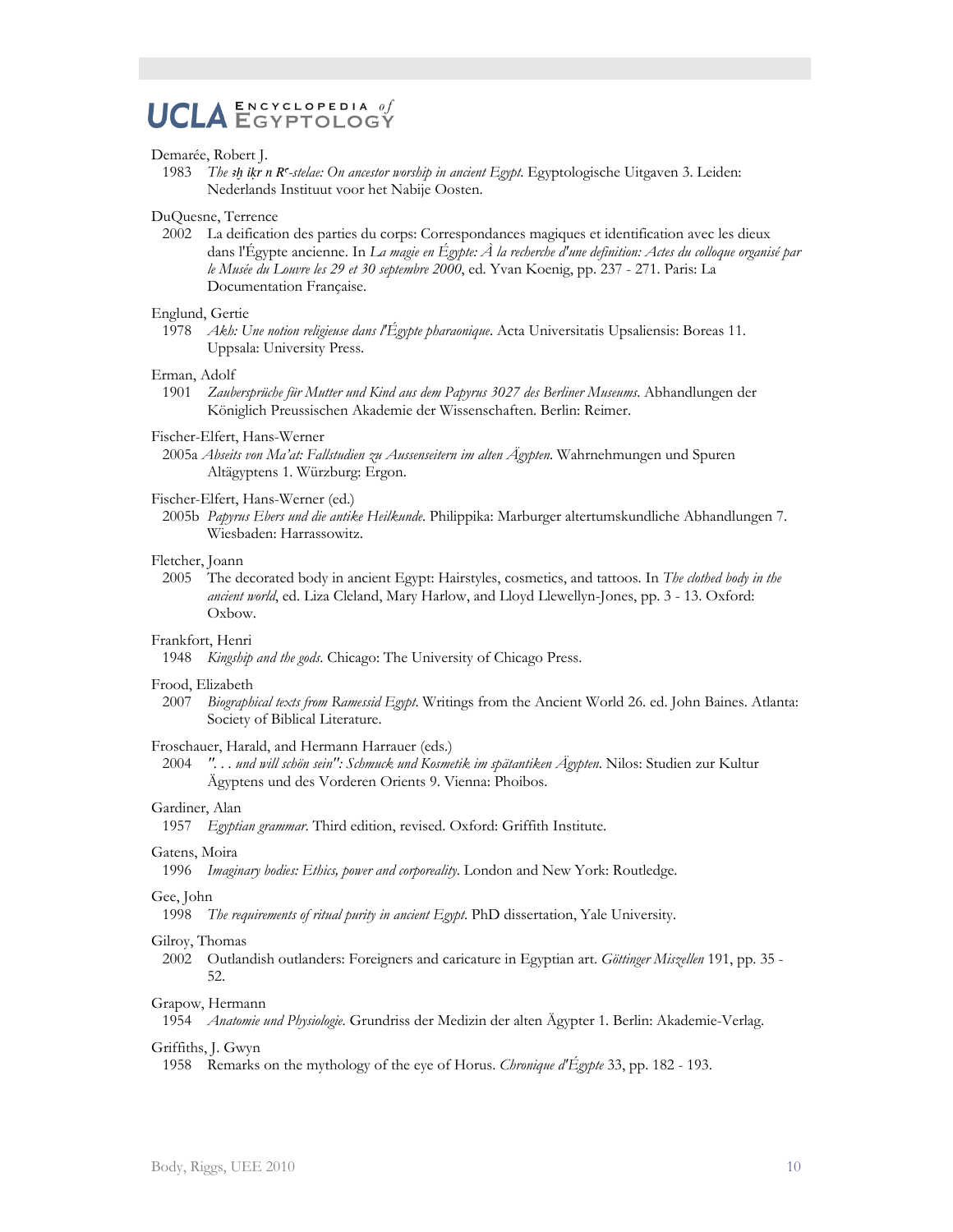## $\mathbf E \, \mathbf N \, \mathbf C \, \mathbf Y \, \mathbf C \, \mathbf L \, \mathbf O \, \mathbf P \, \mathbf E \, \mathbf D \, \mathbf I \, \mathbf A \quad \theta \, \mathit f$ **UCLA ENCYCLOPEDIA of**

#### Grosz, Elizabeth

1994 *Volatile bodies: Toward a corporeal feminism*. Theories of Representation and Difference. Bloomington: Indiana University Press.

#### Grunert, Stefan

2002 Nicht nur sauber, sondern rein: Rituelle Reinigungsanweisungen aus dem Grab des Anchmahor in Saqqara. *Studien zur Altägyptischen Kultur* 30, pp. 137 - 151.

#### Guilhou, Nadine

1997 Les parties du corps humain dans les textes de la pyramide d'Ounas: Pensée religieuse et pratiques funéraires. In *Études sur l'ancien empire et la nécropole de Saqqâra dédiées à Jean-Philippe Lauer*, Orientalia Monspeliensia 9, ed. Cathérine Berger el-Naggar, and Bernard Mathieu, pp. 221 - 229. Montpelier: Université Paul Valéry.

#### Hardwick, Tom

2003 The iconography of the blue crown in the New Kingdom. *Journal of Egyptian Archaeology* 89, pp. 117 - 141.

#### Hare, Tom

1999 *ReMembering Osiris: Number, gender, and the word in ancient Egyptian representational systems*. Stanford: Stanford University Press.

#### Hornung, Erik

- 1982 *Conceptions of god in ancient Egypt: The one and the many*. Translated by John Baines. Ithaca: Cornell University Press.
- 1990 *Zwei ramessidische königsgräber: Ramses IV. und Ramses VII.* Theben 11. Mainz am Rhein: Philipp von Zabern.
- 2005 *Der Eine und die Vielen: Altägyptische Götterwelt*. 6th edition. Primus: Darmstadt. (Originally published 1971 as *Der Eine und die Vielen: ägyptische Gottesvorstellungen*.) Translated by John Baines as *Conceptions of god in ancient Egypt: The one and the many* (Ithaca: Cornell University Press, 1982).

#### Huebner, Sabine

2009 Female circumcision as a *rite de passage* in Egypt: Continuity through the millenia? *Journal of Egyptian History* 2(1 - 2), pp. 149 - 171.

#### Ikram, Salima

- 2003 Barbering the beardless: A possible explanation for the tufted hairstyle depicted in the "Fayum" portrait of a young boy (J.P. Getty 78.AP.262). *Journal of Egyptian Archaeology* 89, pp. 247 - 251.
- Janssen, Jac. J., and Rosalind Janssen
- 1990 *Growing up in ancient Egypt*. London: Rubicon Press.

#### Janssen, Rosalind, and Jac. J. Janssen

1996 *Getting old in ancient Egypt*. London: Rubicon Press.

#### Leblanc, Christian, Mohamed Abdel Hamid Shimy, and Jean-Claude Goyon (eds.)

2003 *Parfums, onguents et cosmétiques dans l'Egypte ancienne: Actes des rencontres pluridisciplinaires tenues au Conseil National de la Culture, Le Caire 27 - 29 avril 2002*. Memnonia Cahier Supplémentaire 1. Cairo: Centre française de culture et de coopération; Association pour la sauvegard du Ramesseum.

#### Loprieno, Antonio

2003 Drei Leben nach dem Tod: Wieviele Seelen hatten die alten Ägypter? In *Grab und Totenkult im Alten Ägypten (Festschrift für Jan Assmann)*, ed. Heike Guksch, Eva Hofmann, and Martin Bommas, pp. 200 - 225. Munich: C. H. Beck.

Lüddeckens, Erich

1943 Untersuchungen über religiösen Gehalt, Sprache und Form der ägyptischen Totenklagen. *Mitteilungen des Deutschen Archäologischen Instituts, Abteilung Kairo* 11, pp. 1 - 189.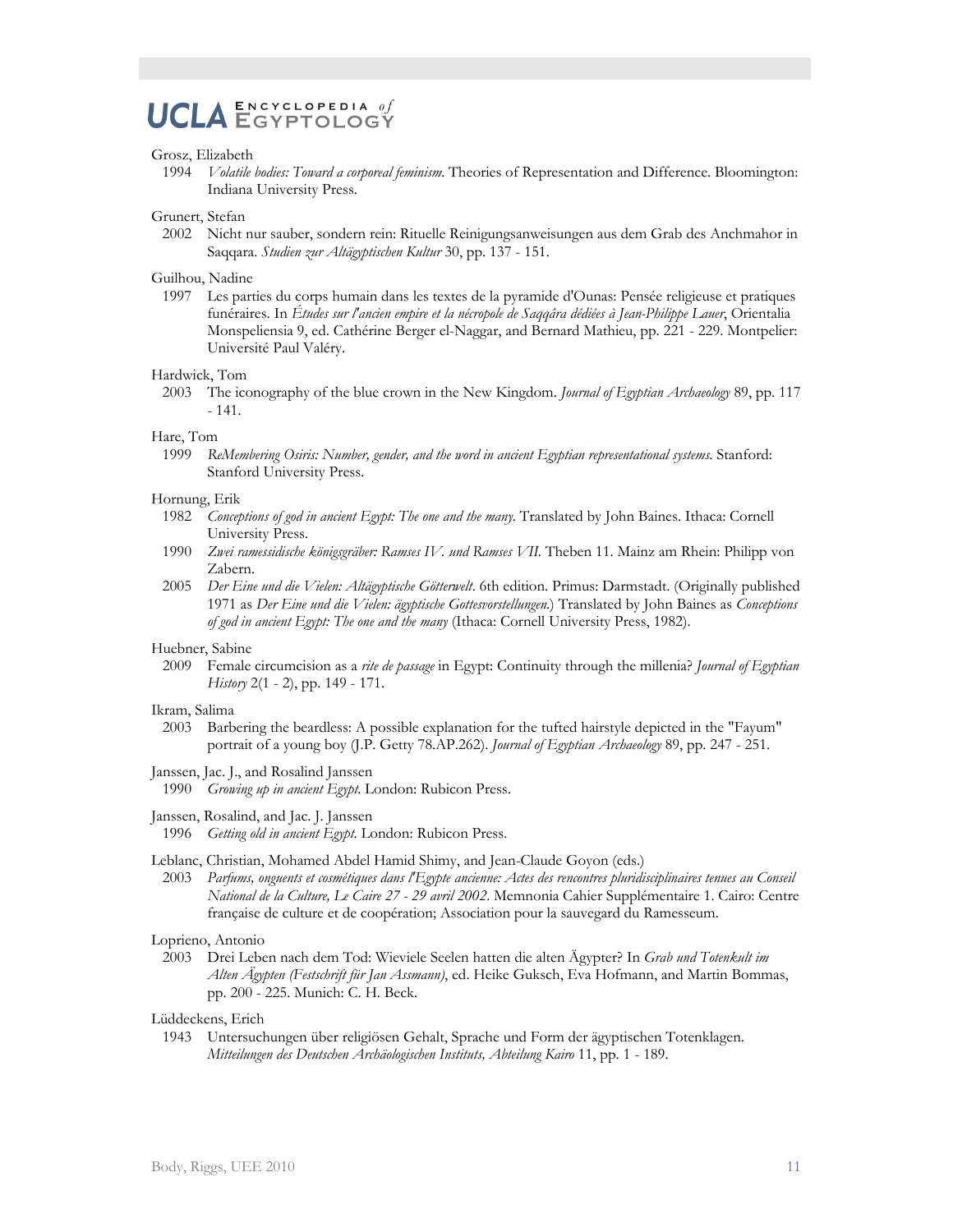#### $\mathbf E \, \mathbf N \, \mathbf C \, \mathbf Y \, \mathbf C \, \mathbf L \, \mathbf O \, \mathbf P \, \mathbf E \, \mathbf D \, \mathbf I \, \mathbf A \quad \theta \, \boldsymbol{f}$ **UCLA** EGYPTOLOGY

#### Luiselli, Maria Michela

2009 Das Bild des Betens: Versuch einer bildtheoretischen Analyse der altägyptischen Anbetungsgestik. *Imago Aegypti* 2, pp. 87 - 96.

#### Manniche, Lise

1999 *Sacred luxuries: Fragrance, aromatherapy, and cosmetics in ancient Egypt*. London: Opus.

#### Meskell, Lynn

- 1999 *Archaeologies of social life: Age, sex, class et cetera in ancient Egypt*. Oxford, UK, and Malden, MA: Blackwell.
- 2001 Archaeologies of identity. In *Archaeological theory today*, ed. Ian Hodder, pp. 187 213. Cambridge, UK: Polity Press; and Malden, Mass.: Blackwell.
- 2002 *Private life in New Kingdom Egypt*. Princeton: Princeton University Press.

#### Meskell, Lynn, and Rosemary Joyce

2003 *Embodied lives: Figuring ancient Maya and Egyptian experience*. London and New York: Routledge.

#### Meyer-Dietrich, Erika

2006 *Senebi und Selbst: Personenkonstituenten zur rituellen Wiedergeburt in einem Frauensarg des Mittleren Reiches*. Orbis Biblicus et Orientalis 216. Freiburg: Academic Press; Göttingen: Vandenhoeck & Ruprecht.

#### Moers, Gerald

2006 Ägyptische Körper-Bilder in physischen, visuellen und textuellen Medien. *Imago Aegypti* 1, pp. 9 - 26.

#### Müller, Christiane

1997 Das Kalksteinfragment E.6783 aus den Musées Royaux d'Art et d'Histoire in Brüssel und verwandte Frontaldarstellungen: Eine Analyse. *Göttinger Miszellen* 160, pp. 69 - 83.

#### Naguib, Saphinaz-Amal

1990 Hair in ancient Egypt. *Acta Orientalia* 51, pp. 7 - 26.

#### Naville, Édouard

1875 *La litanie du soleil: Inscriptions recueilliés dans les tombeaux des rois à Thèbes*. Leipzig: Engelmann.

#### Nunn, John F.

1996 *Ancient Egyptian medicine*. London: British Museum Press.

#### Petrie, William Matthew Flinders, and Ernest Mackay

1915 *Heliopolis, Kafr Ammar, and Shurafa*. British School of Archaeology in Egypt Publications 24. London: Bernard Quaritch.

#### Pinch, Geraldine

- 1983 Childbirth and female figurines at Deir el-Medina and el-'Amarna. *Orientalia* 52, pp. 405 414.
- 1993 *Votive offerings to Hathor*. Oxford: Griffith Institute.
- 1994 *Magic in ancient Egypt*. London: British Museum Press.

#### Pinch, Geraldine, and Elizabeth A. Waraksa

2009 Votive practices. In Jacco Dieleman, Willeke Wendrich (eds.), *UCLA Encyclopedia of Egyptology*, Los Angeles. [http://repositories.cdlib.org/nelc/uee/1831.](http://repositories.cdlib.org/nelc/uee/1831)

#### Quack, Joachim

1997 Ein ägyptisches Handbuch des Tempels und seine griechische Übersetzung. *Zeitschrift für Papyrologie und Epigraphik* 119, pp. 297 – 300.

#### Riefstahl, Elizabeth

1951 An Egyptian portrait of an old man. *Journal of Near Eastern Studies* 10(2), pp. 65 - 73.

#### Ritner, Robert

1993 *The mechanics of ancient Egyptian magical practice*. Studies in Ancient Oriental Civilization 54. Chicago: Oriental Institute of the University of Chicago.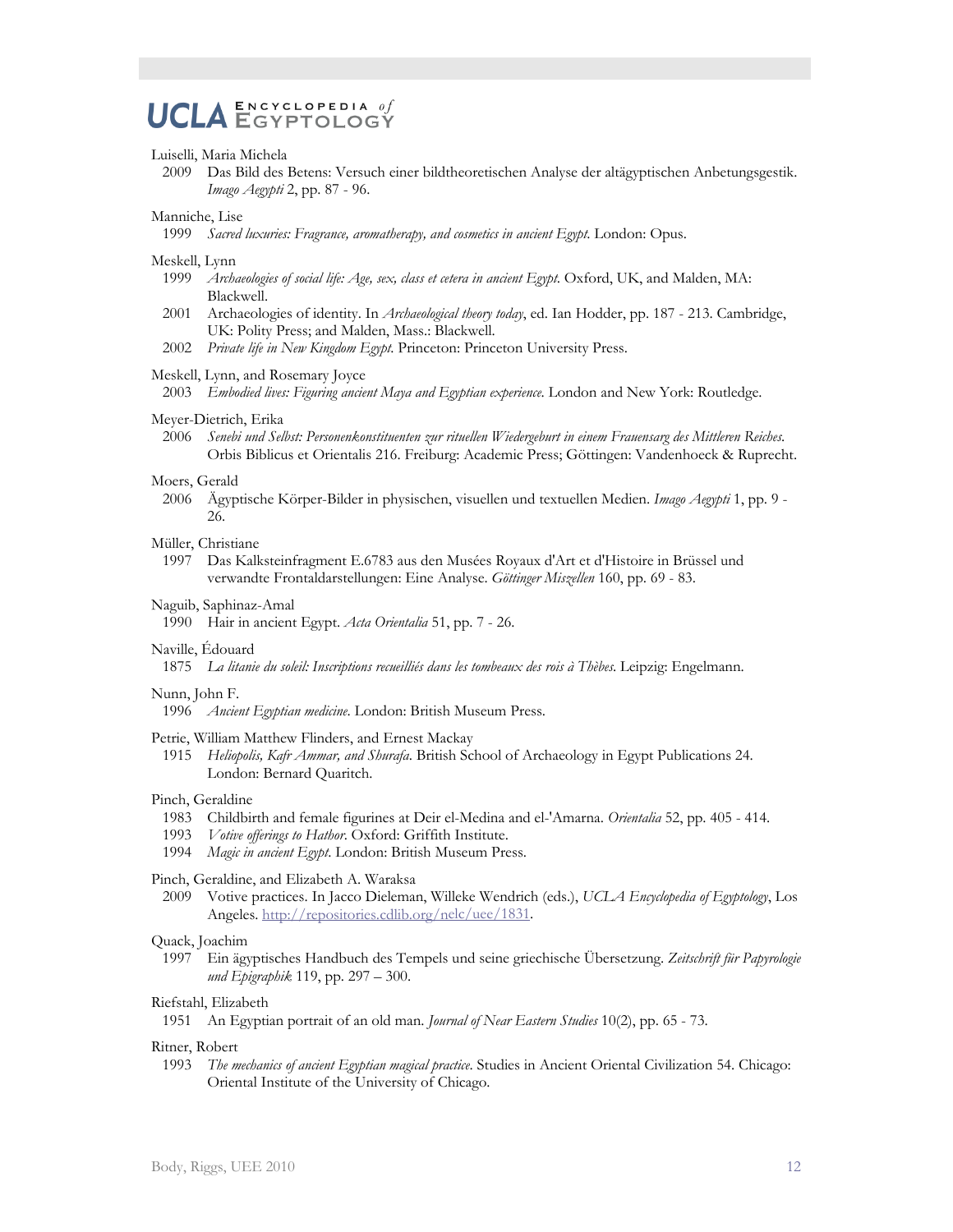## UCLA ENGYGLOPEDIA of  $\mathbf E \, \mathbf N \, \mathbf C \, \mathbf Y \, \mathbf C \, \mathbf L \, \mathbf O \, \mathbf P \, \mathbf E \, \mathbf D \, \mathbf I \, \mathbf A \quad \theta \, \boldsymbol{f}$

#### Robins, Gay

- 1993 *Women in ancient Egypt*. London: British Museum Press.
- 1994 *Proportion and style in ancient Egyptian art*. Austin: University of Texas Press; London: Thames and Hudson.
- 1999 Hair and the construction of identity in ancient Egypt, c. 1480 1350 B.C. *Journal of the American Research Center in Egypt* 36, pp. 55 - 69.

#### Roth, Ann Macy

- 1991 *Egyptian phyles of the Old Kingdom: The evolution of a system of social organization*. Studies in Ancient Oriental Civilization 48. Chicago: Oriental Institute of the University of Chicago.
- 1992 The *psS-kf* and the "Opening of the Mouth" ceremony: A ritual of birth and rebirth. *Journal of Egyptian Archaeology* 78, pp. 113 - 147.

#### Rueda, María Isabel Toro

2003 *Das Herz in der ägyptischen Literatur des zweiten Jahrtausends v. Chr: Untersuchungen zu Idiomatik und Metaphorik von Ausdrücken mit jb und h3tj*. PhD dissertation, Georg-August-Universität, Göttingen. (Internet resource: [http://webdoc.sub.gwdg.de/diss/2004/toro\\_rueda/toro\\_rueda.pdf.](http://webdoc.sub.gwdg.de/diss/2004/toro_rueda/toro_rueda.pdf) Accession date: 8/2010.)

#### Saleh, Mohamed, and Hourig Sourouzian

1987 *The Egyptian Museum Cairo: Official catalogue*. Mainz am Rhein: Philipp von Zabern.

#### Sauneron, Serge

2000 *The priests of ancient Egypt*. Ithaca and London: Cornell University Press. (Foreword by Jean-Pierre Corteggiani; translated from the French by David Lorton.)

#### Shilling, Chris

1993 *The body and social theory*. Theory, Culture and Society. London and Newbury Park, CA: SAGE.

#### Smith, Mark

- 2009a Democratization of the afterlife. In Jacco Dieleman, Willeke Wendrich (eds.), *UCLA Encyclopedia of Egyptology*, Los Angeles. [http://repositories.cdlib.org/nelc/uee/1147.](http://repositories.cdlib.org/nelc/uee/1147)
- 2009b *Traversing eternity: Texts for the afterlife from Ptolemaic and Roman Egypt*. Oxford: Oxford University Press.

#### Sweeney, Deborah

2004 Forever young? The representation of older and aging women in ancient Egyptian art. *Journal of the American Research Center in Egypt* 41, pp. 67 - 84.

#### te Velde, Herman

1990 Some remarks on the concept "person" in the ancient Egyptian culture. In *Concepts of person in religion and thought*, ed. Hans Kippenberg, Yme Kuiper, and Andy Sanders, pp. 83 - 102. Berlin and New York: Mouton de Gruyter.

#### Turner, Bryan

1984 *The body and society: Explorations in social theory*. Oxford and New York: Blackwell.

#### Vogelsang-Eastwood, Gillian

1993 *Pharaonic Egyptian clothing*. Studies in Textile and Costume History 2. Leiden: Brill.

#### Volokhine, Youri

2000 *La frontalité dans l'iconographie de l'Égypte ancienne*. Cahiers de la Société d'Égyptologie Génève 6. Geneva: Société d'Égyptologie.

#### Walker, James H.

1996 *Studies in ancient Egyptian anatomical terminology*. Warminster: Aris & Phillips.

#### Waraksa, Elizabeth A.

2008 Female figurines (Pharaonic Period). In Willeke Wendrich (ed.), *UCLA Encyclopedia of Egyptology*, Los Angeles. [http://repositories.cdlib.org/nelc/uee/1033.](http://repositories.cdlib.org/nelc/uee/1033)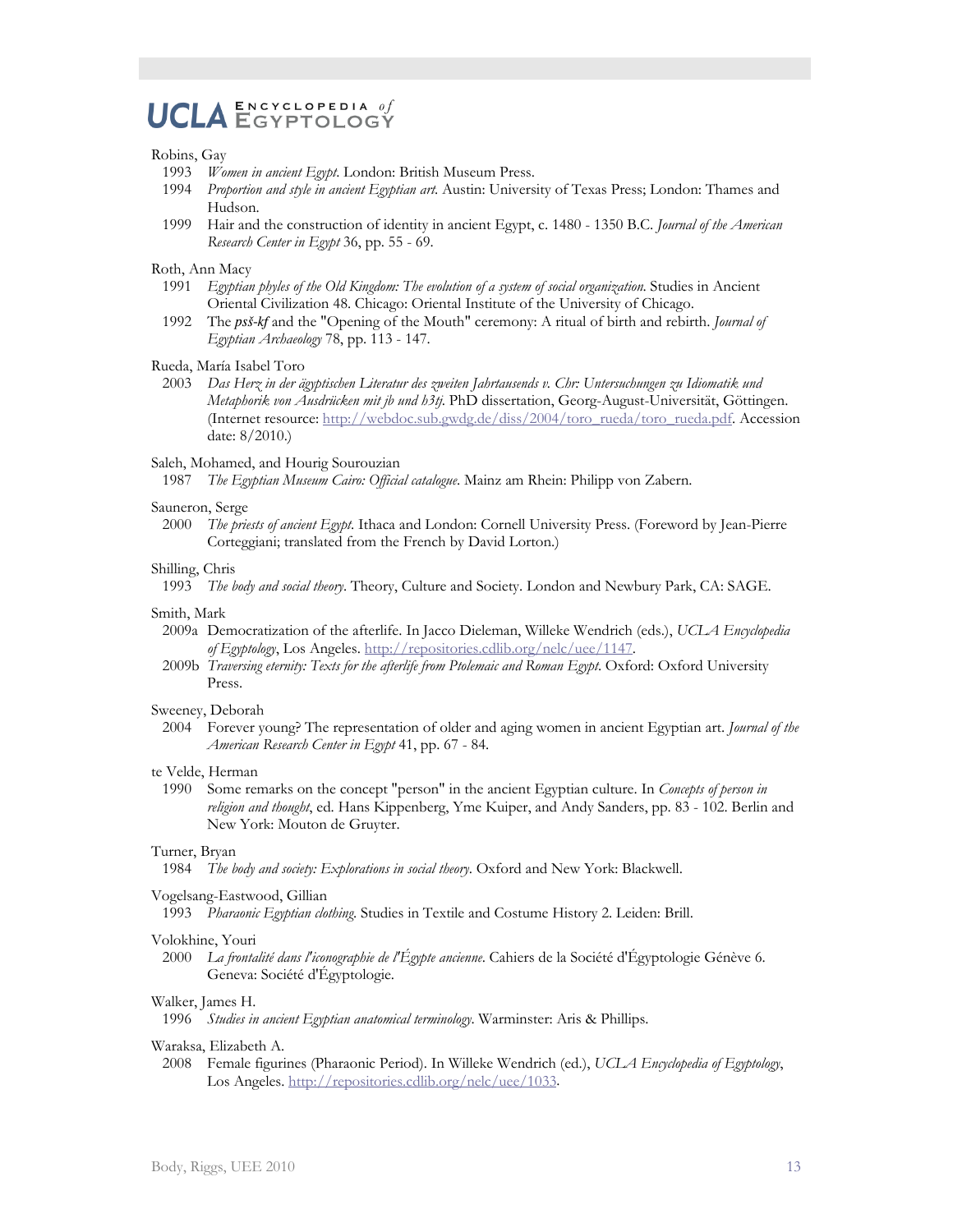#### $\mathbf E \, \mathbf N \, \mathbf C \, \mathbf Y \, \mathbf C \, \mathbf L \, \mathbf O \, \mathbf P \, \mathbf E \, \mathbf D \, \mathbf I \, \mathbf A \quad \theta \, \boldsymbol{f}$ **UCLA** EGYPTOLOGÝ

2009 *Female figurines from the Mut Precinct: Context and ritual function*. Orbis Biblicus et Orientalis 240. Freiburg: Academic Press; and Göttingen: Vandenhoeck & Ruprecht.

#### Wengrow, David

2006 *The archaeology of early Egypt: Social transformations in North-East Africa, 10,000 - 2650 BC*. Cambridge and New York: Cambridge University Press.

#### Werbrouck, Marcelle

1938 *Les pleureuses dans l'Égypte ancienne*. Bruxelles: Éditions de la Fondation égyptologique reine Élisabeth.

#### Westendorf, Wolfhart

- 1965 Beiträge aus und zu den medizinischen Texten. *Zeitschrift für Ägyptische Sprache und Altertumskunde* 92, pp. 128 - 154.
- 1967 Bermerkungen zur Kammer der Wiedergeburt im Tutanchamungrab. *Zeitschrift für Ägyptische Sprache und Altertumskunde* 94, pp. 139 - 150.
- 1980 Isisknoten. In *Lexikon der Ägyptologie*, Vol. 3 (Column 204), ed. Wolfgang Helck, and Wolfhart Westendorf. Wiesbaden: Harrossowitz.

#### Wilfong, Terry

1999 Menstrual synchrony and the "place of women" in ancient Egypt (OIM 13512). In *Gold of praise: Studies on ancient Egypt in honor of Edward F. Wente*, Studies in Ancient Oriental Civilizations 58, ed. Emily Teeter, and John Larson, pp. 419 - 434. Chicago: Oriental Institute of the University of Chicago.

#### Wyke, Maria

1998 Introduction. In *Gender and the body in the ancient Mediterranean*, Gender and History (special issue), ed. Maria Wyke, pp. 1 - 7. Oxford: Blackwell.

#### Žabkar, Louis

1968 *A study of the ba concept in ancient Egyptian texts*. Studies in Ancient Oriental Civilization 34. Chicago: University of Chicago Press.

#### Zandee, Jan

1960 *Death as an enemy according to ancient Egyptian conceptions*. Leiden: Brill.

# *Image Credits*

- Figure 1. Sandstone relief from Theban Tomb 163, Dynasty 19 or 20, British Museum EA 55336. The tomb owner, Amenemhat, kneels at right, adoring the Four Sons of Horus who present his heart (*jb*), ba, ka, and body (*hst*), depicted in the form of a wrapped, mummiform figure. © The Trustees of the British Museum.
- Figure 2. Fragment of painted wall from tomb of Nebamun, Thebes, Dynasty 18, British Museum EA 37977. Nebamun, his wife, and their daughter (seated on floor of boat) exemplify elite ideals of physical beauty, with strong, sensual bodies, fine clothing, and carefully dressed hair. © The Trustees of the British Museum.
- Figure 3. Fragment of painted wall from tomb of Nebamun, Thebes, Dynasty 18, Louvre E 32660. Nebamun wears a sheer garment and a scented cone on his head. His eyes and eyebrows are outlined with cosmetic, indicating his elevated status within the tomb. Courtesy of [www.egyptarchive.co.uk/.](http://www.egyptarchive.co.uk/)
- Figure 4. Wooden cosmetic spoon (lid missing), Dynasty 18, Louvre N 1738. The spoon is carved to represent a male servant, struggling with the weight of the "jar" that forms the bowl of the spoon. The servant presents a non-elite body type, with bald head, heavy facial features, and a pot belly. Courtesy of [www.egyptarchive.co.uk/.](http://www.egyptarchive.co.uk/)